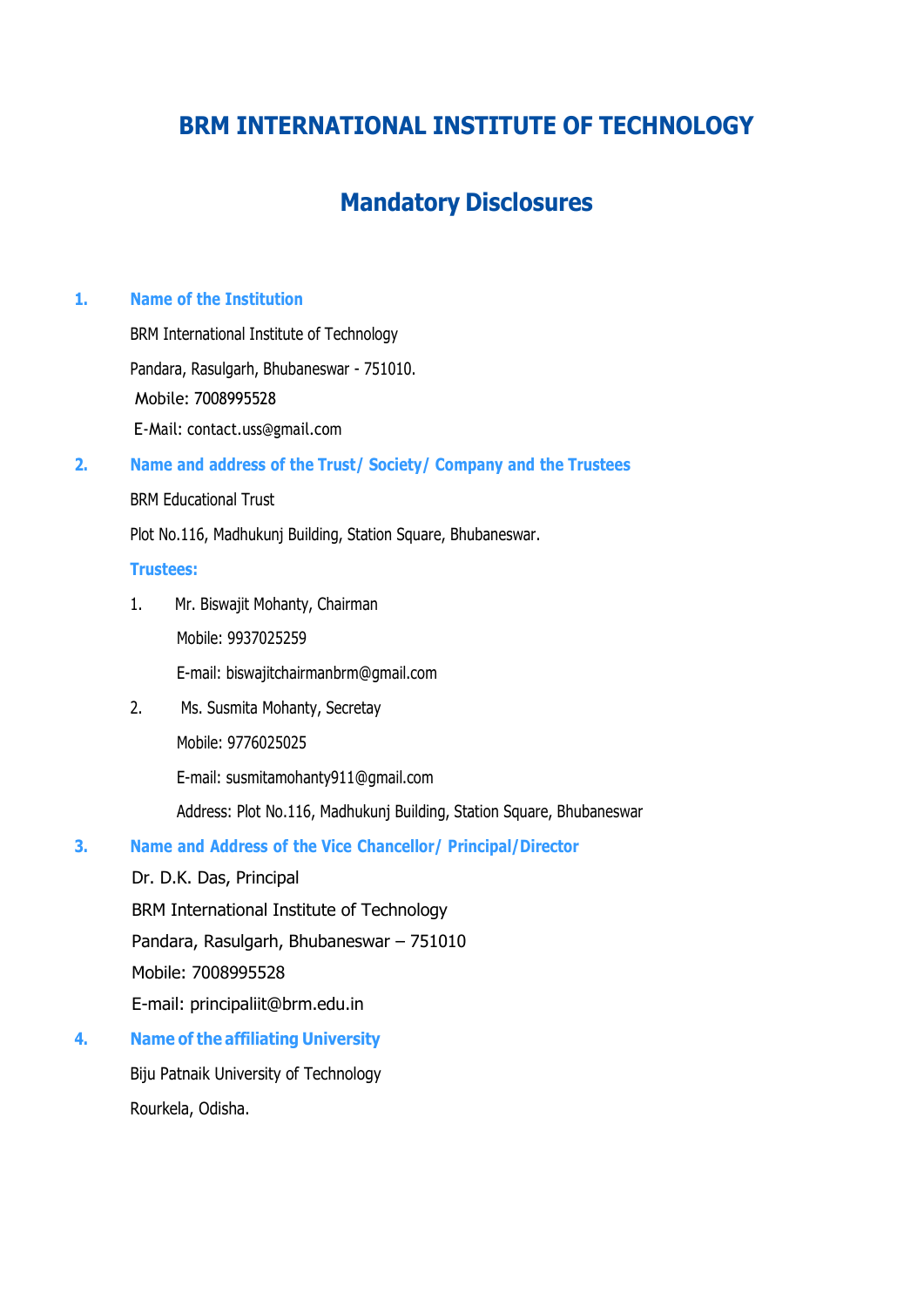#### **5. Governance**

#### **Members of the Governing Board and their brief background**

- 1. Mr. Biswajit Mohanty, President.
- 2. Entrepreneur 25 years in Automobile and Hotel sector, 22 years in Education Sector promoting Computer and professional education in different sectors in Odisha.
- 3. Social worker Involved in various social works like Relief work, Running Old Age Home, Orphanage, etc. since last 20 years.
- 4. Dr. D. K. Das, Principal –cum-Member Secreary
- 5. Educationist: 39 years of teaching, 10 years of research, UG and PG Research guide. Ph.D. guide, etc.
- 6. Mrs. Susmita Mohanty, Member, Business and Social Activist
- 7. Prof. A. K. Mishra, Teacher Representative
- 8. Prof. P.K. Rath, Teacher Representative
- 9. Mr. Hars Vardhan Singh Deo, Business.
- 10. Mr. Umesh Ch. Pattnaik, Advocate
- 11. Mr. Susanta Kumar Das, Business
- 12. Mr. Jyotirmoy Mohanty, Social Activist
- 13. Mr. Achintya Bikas Mohanty, Social Activist
- **Members of Academic Advisory Body**
- 1. Prof. D.K. Das, Principal
- 2. Prof. P.K. Rath
- 3. Prof. A.K. Mishra
- 4. Asst. Prof T.K. Pattnaik

• **Frequently of the Board Meeting and Academic Advisory Body**

The Governing Board meets in every six months.

The Academic Advisory Body meets in every three months.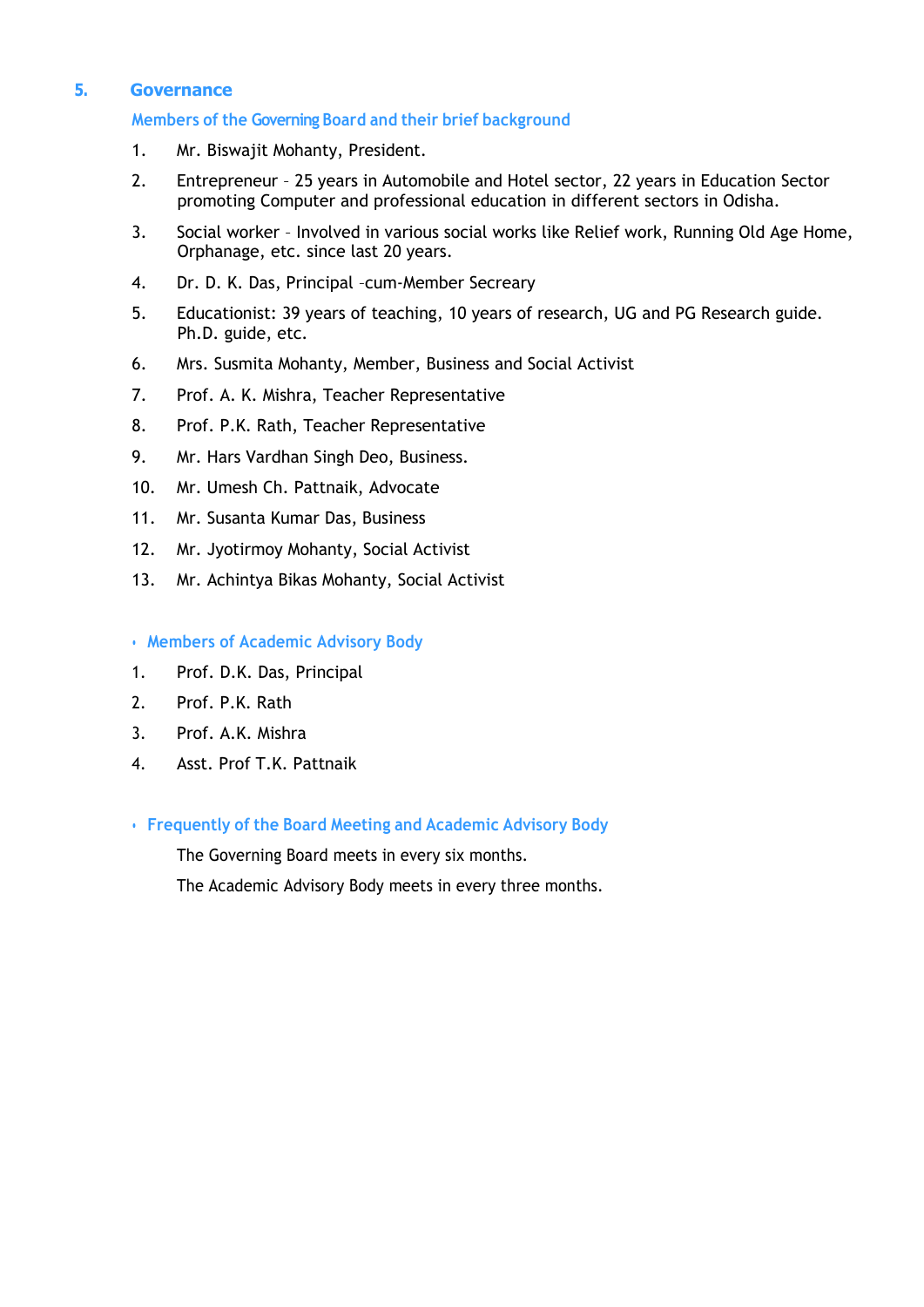## • **Organizational chart and processes**

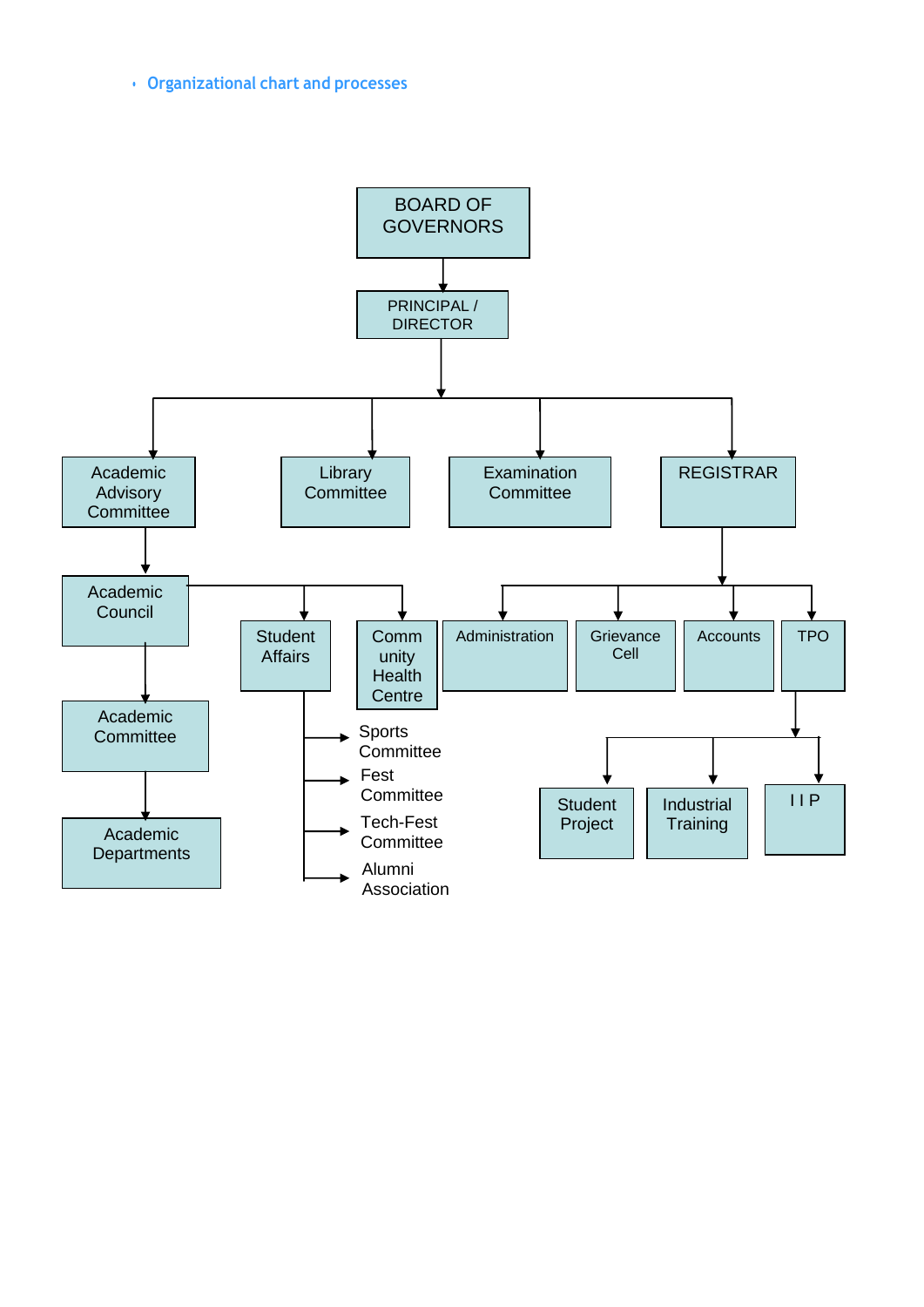• **Nature and Extent of involvement of Faculty and students in academic affairs/improvements**

Faculties are fully involved in day to day academic affairs, discuss different academic matter and suggest for improvements.

• **Mechanism/ Norms and Procedure for democratic/ good Governance**

There are different committees to solve the problems/ issues. The decision is taken in a democratic manner - by 2/3 majority of members present. For any improvement they are suggesting Chairman and in case of any dilemma / confusion they are taking the advice of Chairman.

• **Student Feedback on Institutional Governance/ Faculty performance**

Every student is free to give his personal feedback on institutional governance and performance of any faculty to the Principal. Principal try to solve the problem at his level. If required, he can place the matter before Governing Board or Academic Board to solve the matter.

• **Grievance Redressal mechanism for Faculty, staff and students**

There are different committees to solve the grievances – like Anti-Ragging Committee, Internal Complaint Committee, SC/ST Committee, Student Counselor, etc.

#### • **Establishment of Anti Ragging Committee**

Anti Ragging Committee working from 2010. The details of the committee is as follows:

- 1. Dr. D.K. Dash, Principal
- 2. Prof. Sanjay Mohanty
- 3. Prof. P.K. Rath
- 4. Prof. T.K. Pattnaik
- 5. Prof. A.K. Jena
- 6. Prof. B.S. Acharya
- 7. Dr. Sanjay Kumar
- 8. Mr. A. Dalua
- 9. Mr. A.B. Mohanty
- 10. Mr. J. Mohanty
- 11. Mrs. S. Sarkar
- 12. Mr. D.K. Dey
- 13. Mr. Indramani Tripathy
- 14. Mr. D. Maharana
- 15. Mr. R. Tripathy
- 16. Mr. Chiranjit Karmakar
- 17. Ms. Neha Dey
- 18. Mr. Balaji Behera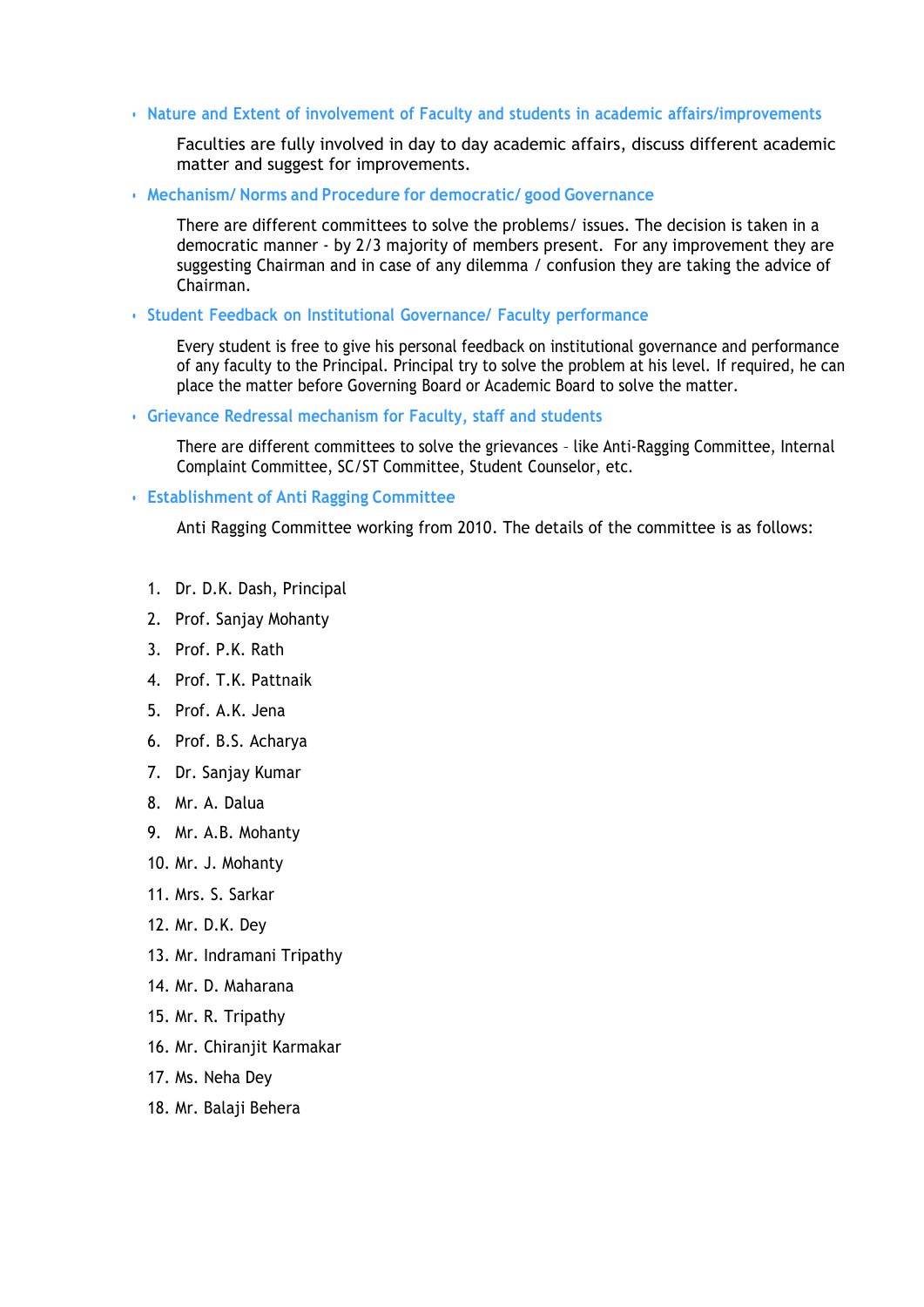• **Establishment of Online Grievance Redressal Mechanism**

Under Process.

• **Establishment of Grievance Redressal Committee in the Institution and Appointment of OMBUDSMAN by the University.** 

Different Grievance Redressal Committees, as mentioned above, are established in the institution. One OMBUDSMAN is also appointed to solve any problem/issue referred by any committee.

• **Establishment of Internal Complaint Committee (ICC)**

Yes there is an Internal Complaint Committee exists in the institution. The details given below:

- 1. Ms. Pratikhya Ratho
- 2. Prof. D. K. Das
- 3. Mr. Chiranjit Karmakar
- 4. Ms. Neha Dey
- 5. Mr. Debasis Maharana
- 6. Mrs. Rupeli Dash
- 7. Mr. Prakash Dash
- **Establishment of Committee for SC/ST**

Yes there is an SC/ST Committee exists in the institution. The details as follows:

- 1. Mrs. Rupeli Dash
- 2. Mr. Prakash Dash
- 3. Mr. N.C. Behera
- 4. Mr. N. Mallick
- 5. Mr. C. Karmakar
- **Internal Quality Assurance Cell.**

Yes. The details below:

- 1. Mr. R. Tripathi
- 2. Mr. D.K. Dey
- 3. Mr. J. Mohanty
- 4. Mr. A.B. Mohanty
- 5. Mr. A. Dalua

#### **6. Programmes**

• **Name of Programmes approved by AICTE**

Engineering: Diploma, Degree and Post Graduate Degree

• **Name of Programmes Accredited by NBA**

Under process.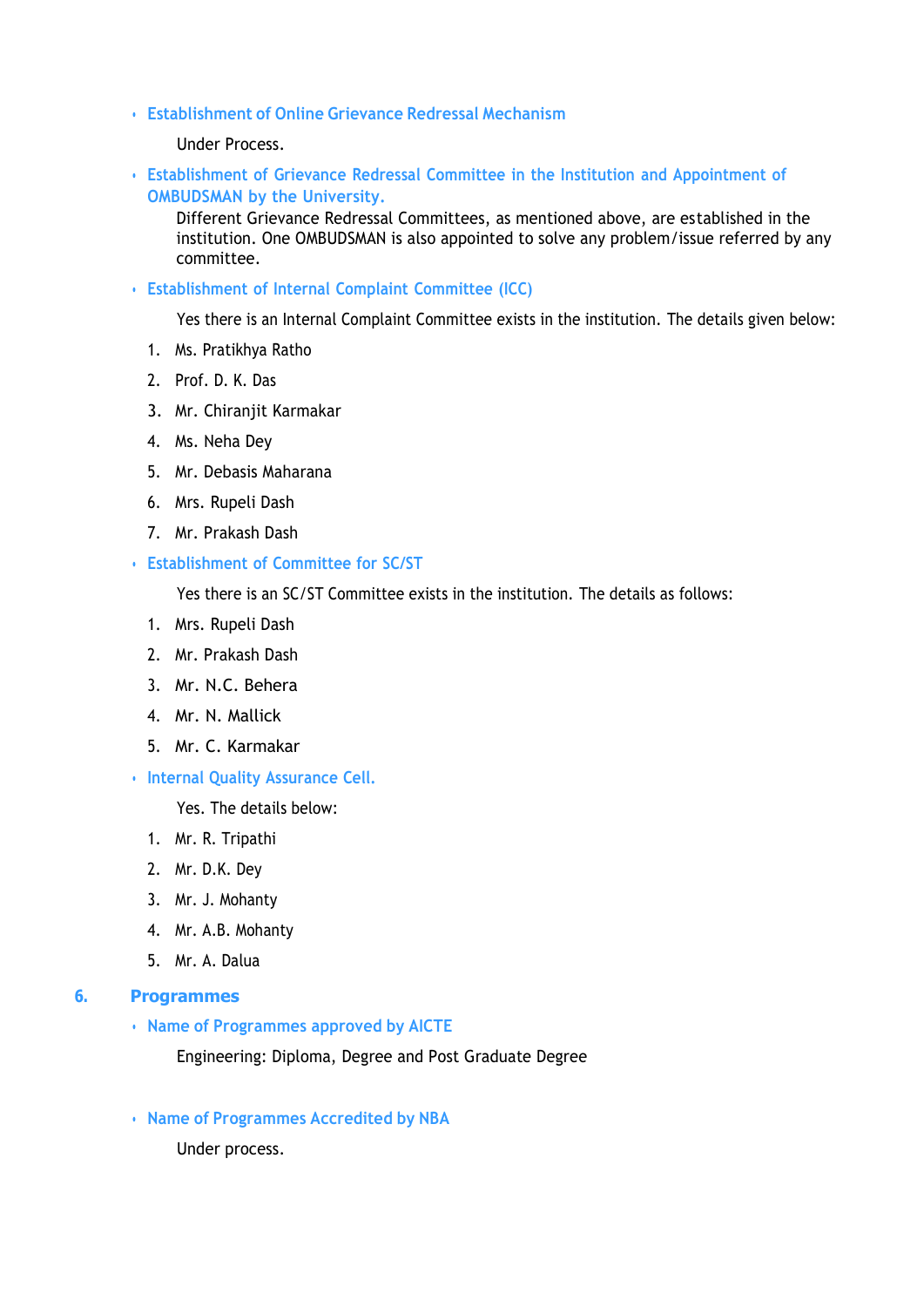- **Status of Accreditation of the Courses – NOT YET**
	- Total number of Courses
	- No. of Courses for which applied for Accreditation
	- Status of Accreditation Preliminary/ Applied for SAR and results awaited/ Applied for SAR and visits completed/ Results of the visits awaited/ Rejected/ Approved for . . .Courses (specify the number of courses)

| Name    | No of<br><b>Seats</b> | Duration | Cut Off<br>Mark/<br>rank of<br>admission<br>during<br>last 3<br>yrs. | Fee per<br>vear | Placement<br>Facilities | Campus Placement in<br>last three years with<br>Maximum, Minimum<br>& Average Salary |
|---------|-----------------------|----------|----------------------------------------------------------------------|-----------------|-------------------------|--------------------------------------------------------------------------------------|
| B. Tech | 270                   | 4 years  | 45%                                                                  | $65000/-$       | <b>YES</b>              | Per annum 2.2 lakhs                                                                  |
| M. The  | 42                    | 2 years  | 45%                                                                  | 70000/-         | <b>YES</b>              | Per annum 2.8 lakhs                                                                  |

#### • **For each Programme the following details are to be given(Preferably in Tabular form):**

- **Name and duration of Programme(s) having Twinning and Collaboration with Foreign University(s) and being run in the same Campus along with status of their AICTE approval. If there is Foreign Collaboration, give the following details: NOT APPLICABLE**.
	- Details of the Foreign University
	- Name of the University
	- Address
	- Website
	- Accreditation status of the University in its Home Country
	- Ranking of the University in the Home Country
	- Whether the degree offered is equivalent to an Indian Degree? If yes, the name of the agency which has approved equivalence. If no, implications for students in terms of pursuit of higher studies in India and abroad and job both within and outside the country
	- Nature of Collaboration
	- Conditions of Collaboration
	- Complete details of payment a student has to make to get the full benefit of Collaboration
- For each Programme Collaborated provide the following:
	- Programme Focus
	- Number of seats
	- Admission Procedure
	- Fee (as approved by the state government)
	- Placement Facility
	- Placement Records for last three years with minimum salary, maximum salary and average salary
	- Whether the Collaboration Programme is approved by AICTE? If not whether the Domestic/ Foreign University has applied to AICTE for approval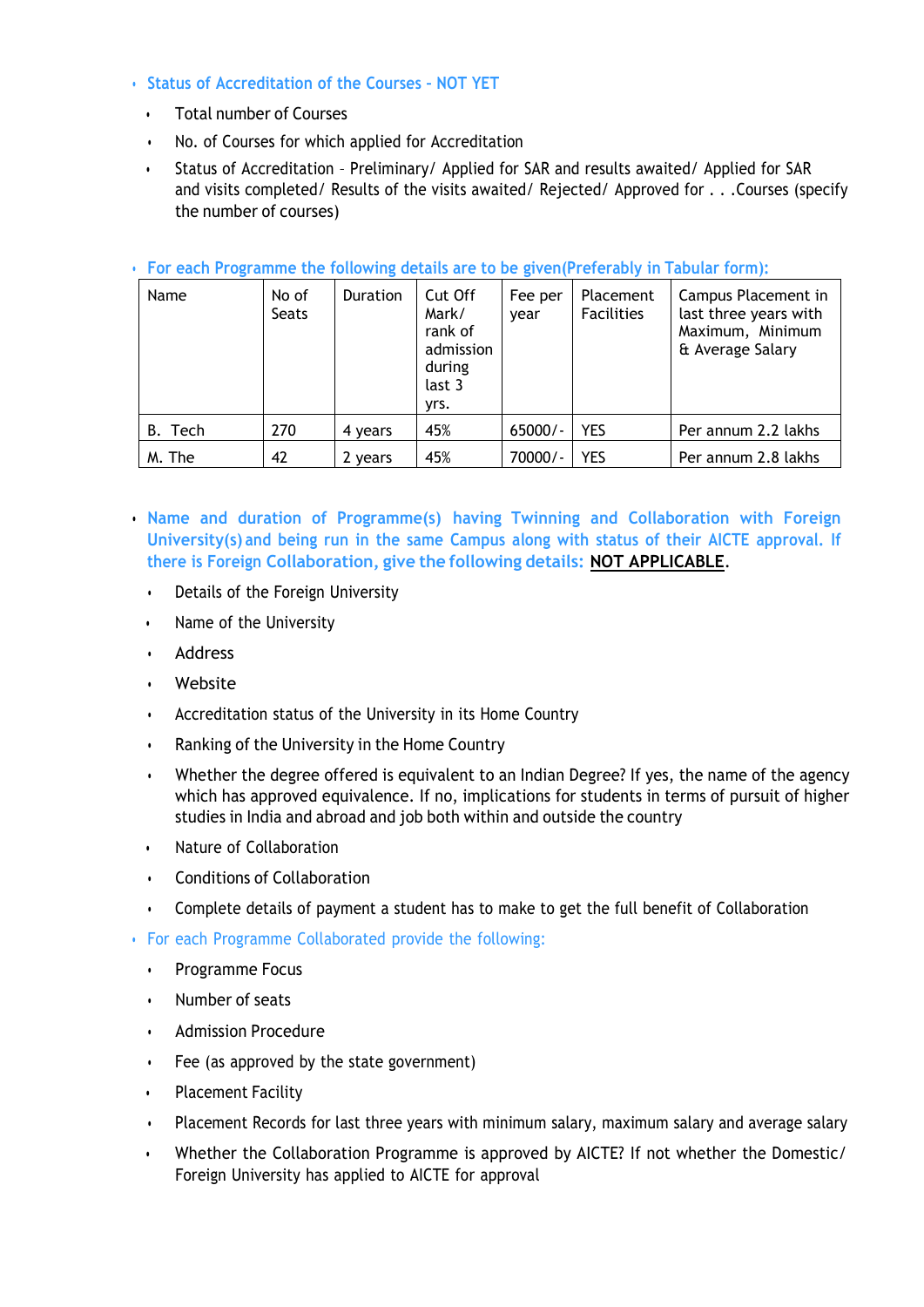## **7. Faculty**

- Course/Branch wise list Faculty members:
	- Permanent Faculty 80 nos
	- Adjunct Faculty
	- Permanent Faculty: Student Ratio 1:20
	- Number of Faculty employed and left during the last three years

#### **8. Fee**

• **Details of Fee, as approved by State Fee Committee, for the Institution**

Rs.65000/- per Stream for UG & PG

Rs.25000/- per stream for Diploma.

- **Time schedule for payment of Fee for the entire Programmed** At the time of Admission Counseling.
- **No. of Fee waivers granted with amount and name of students**

Not applicable.

• **Number of scholarship offered by the Institution, duration and amount.** 

Scholarship offered under PRERANA SCHEME of Government of Odisha by the institution.

• Criteria for Fee waivers/scholarship

Scholarship is given only SC & ST students as per government criteria.

- Estimated cost of Boarding and Lodging in Hostels
- Any other fee please specify

## **9. Admission**

• Number of seats sanctioned with the year of approval.

**2021-22 approval year**.

*Degree Course*:

| EEE -                         | 36 |    |
|-------------------------------|----|----|
| ETC -                         | 54 |    |
| Comp. Science -               | 36 |    |
| IT -                          | 36 |    |
| Mechanical -                  | 36 |    |
| Civil -                       | 36 |    |
| Electrical -                  | 36 |    |
| <b>Post Graduate Degree:</b>  |    |    |
| <b>Mechanical Engineering</b> |    | 14 |
| ETC                           |    | 4  |

Power Electronics & Drive 14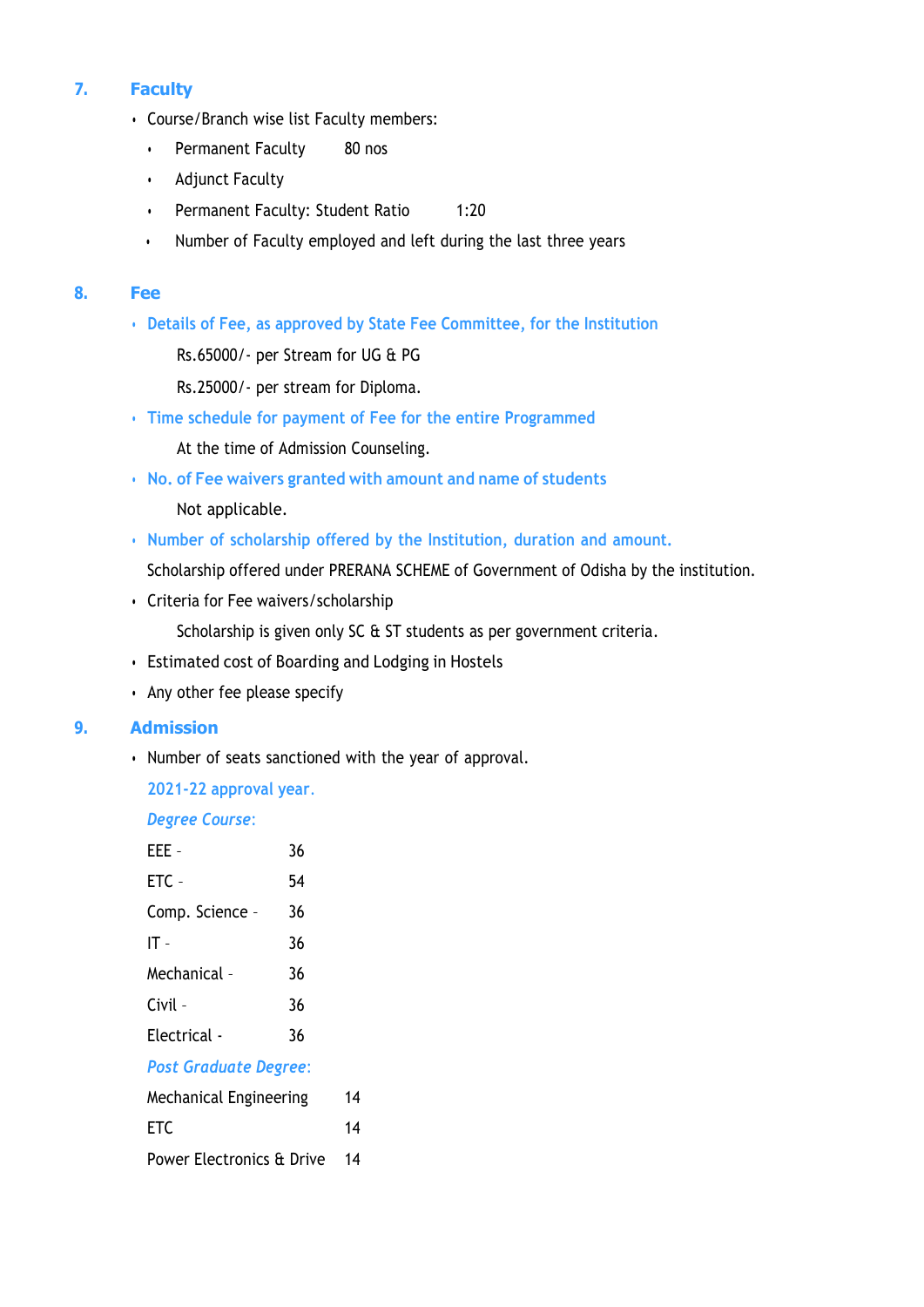| Steams (UG)       | <b>Sanctioned</b><br>Seat | Admitted in<br>2018-19 | Admitted in<br>2019-20 | Admitted<br>2020-21 |
|-------------------|---------------------------|------------------------|------------------------|---------------------|
| <b>EEE</b>        | 36                        |                        |                        |                     |
| <b>ETC</b>        | 54                        |                        |                        |                     |
| COMP. SCIENCE     | 36                        |                        |                        |                     |
|                   | 36                        |                        |                        |                     |
| <b>MECHANICAL</b> | 36                        | 3                      | 32                     | 6                   |
| <b>CIVIL</b>      | 36                        | 2                      | 38                     | 3                   |
| <b>ELECTRICAL</b> | 36                        |                        | 15                     |                     |

• Number of Students admitted under various categories each year in the last three years

| Steams (PG)                                              | Sanctioned<br>Seat | Admitted in<br>2018-19 | Admitted in<br>2019-20 | Admitted<br>in 2020-21 |
|----------------------------------------------------------|--------------------|------------------------|------------------------|------------------------|
| <b>MECHANICAL</b>                                        | 14                 | <b>NIL</b>             | <b>NIL</b>             | <b>NIL</b>             |
| <b>ETC</b>                                               | 14                 | <b>NIL</b>             | NIL                    | <b>NIL</b>             |
| <b>POWER</b><br><b>ELECTRONICS &amp;</b><br><b>DRIVE</b> | 14                 | <b>NIL</b>             | <b>NIL</b>             | <b>NIL</b>             |

• Number of applications received during last two years for admission under Management Quota and number admitted

| Steams (UG)       | No. of applications received |            | No. of students Admitted |            |
|-------------------|------------------------------|------------|--------------------------|------------|
|                   | 2019-20                      | 2020-21    | 2019-20                  | 2020-21    |
| <b>EEE</b>        | <b>NIL</b>                   | NIL.       | <b>NIL</b>               | <b>NIL</b> |
| <b>ETC</b>        | <b>NIL</b>                   | <b>NIL</b> | <b>NIL</b>               | <b>NIL</b> |
| COMP. SCIENCE     | <b>NIL</b>                   | <b>NIL</b> | <b>NIL</b>               | <b>NIL</b> |
| ΙT                | <b>NIL</b>                   | <b>NIL</b> | <b>NIL</b>               | <b>NIL</b> |
| <b>MECHANICAL</b> | <b>NIL</b>                   | <b>NIL</b> | <b>NIL</b>               | <b>NIL</b> |
| <b>CIVIL</b>      | <b>NIL</b>                   | <b>NIL</b> | <b>NIL</b>               | <b>NIL</b> |
| <b>ELECTRICAL</b> | <b>NIL</b>                   | <b>NIL</b> | <b>NIL</b>               | <b>NIL</b> |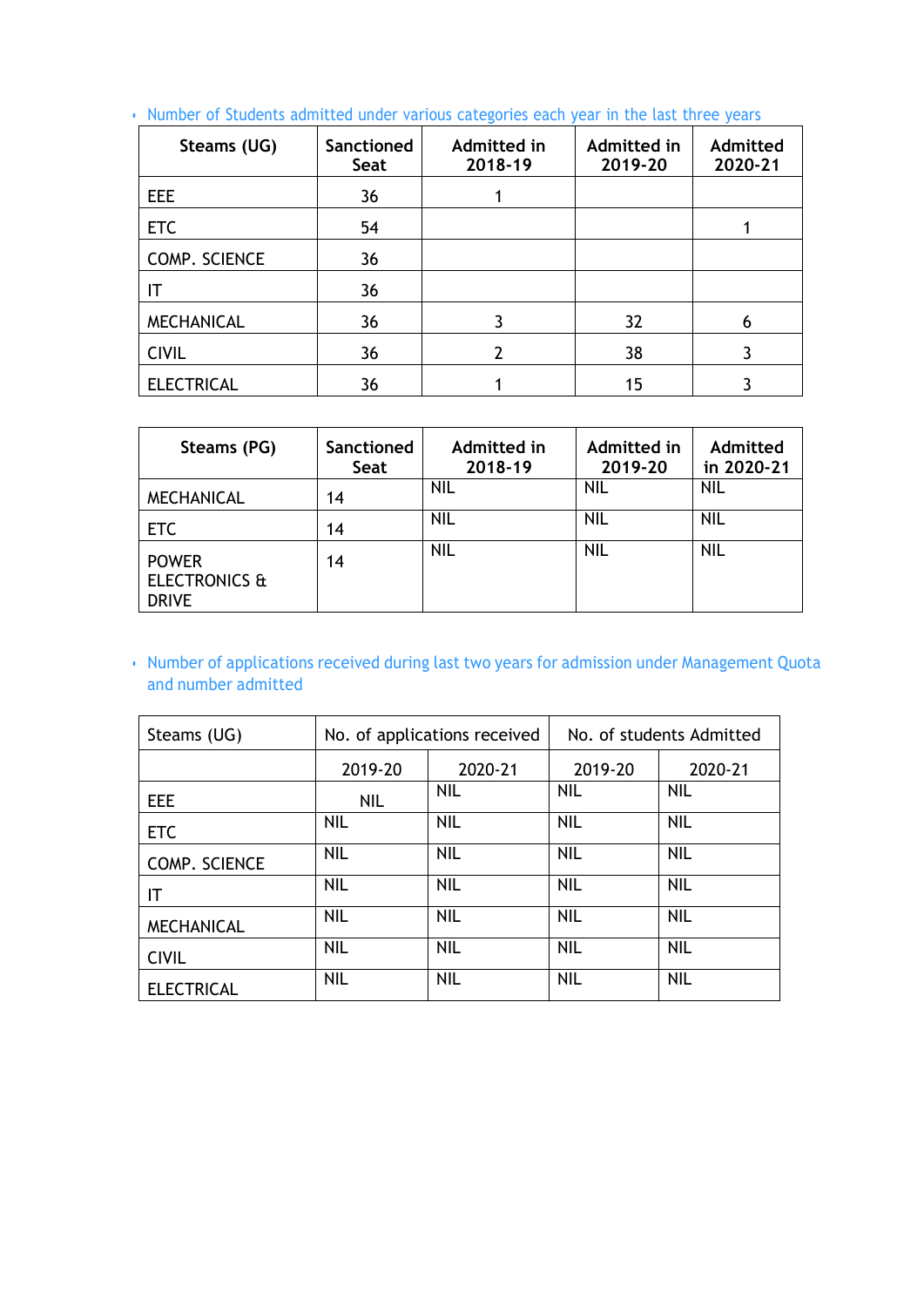| Steams (PG)                                              |            | No. of applications received | No. of students Admitted |            |
|----------------------------------------------------------|------------|------------------------------|--------------------------|------------|
|                                                          | 2019-20    | 2020-21                      | 2019-20                  | 2020-21    |
| <b>MECHANICAL</b>                                        | <b>NIL</b> | NIL                          | <b>NIL</b>               | <b>NIL</b> |
| <b>ETC</b>                                               | <b>NIL</b> | <b>NIL</b>                   | <b>NIL</b>               | <b>NIL</b> |
| <b>POWER</b><br><b>ELECTRONICS &amp;</b><br><b>DRIVE</b> | <b>NIL</b> | <b>NIL</b>                   | <b>NIL</b>               | <b>NIL</b> |

#### **10. Admission Procedure**

• Mention the admission test being followed, name and address of the Test Agency/State Admission Authorities and its URL (website)

State Admission Authority – Joint Entrance Examination (MAIN), New Delhi. AIEEE – New Delhi.

• Number of seats allotted to different Test Qualified candidate separately (AIEEE/ CET (State conducted test/ University tests/ CMAT/ GPAT)/ Association conducted test etc.)

JEE MAIN – 85% AIEEE – 15%

- **• Calendar for admission against Management/vacant seats:**
	- Last date of request for applications 15.12.2021
	- Last date of submission of applications 15.12.2021
	- Dates for announcing final results 24.12.2021
	- Release of admission list (main list and waiting list shall be announced on the same day)
	- Date for acceptance by the candidate (time given shall in no case be less than 15days)
	- Last date for closing of admission 24.12.2021
	- Starting of the Academic session 03.01.2022
	- The waiting list shall be activated only on the expiry of date of main list

## **11. Criteria and Weightages for Admission**

• Describe each criterion with its respective weightages i.e. Admission Test, marks in qualifying examination etc.

Only JEE Main and AIEEE Rank holders.

- Mention the minimum Level of acceptance, if any
- Mention the cut-off Levels of percentage and percentile score of the candidates in the admission test for the last three years. 45%
- Display marks scored in Test etc. and in aggregate for all candidates who were admitted.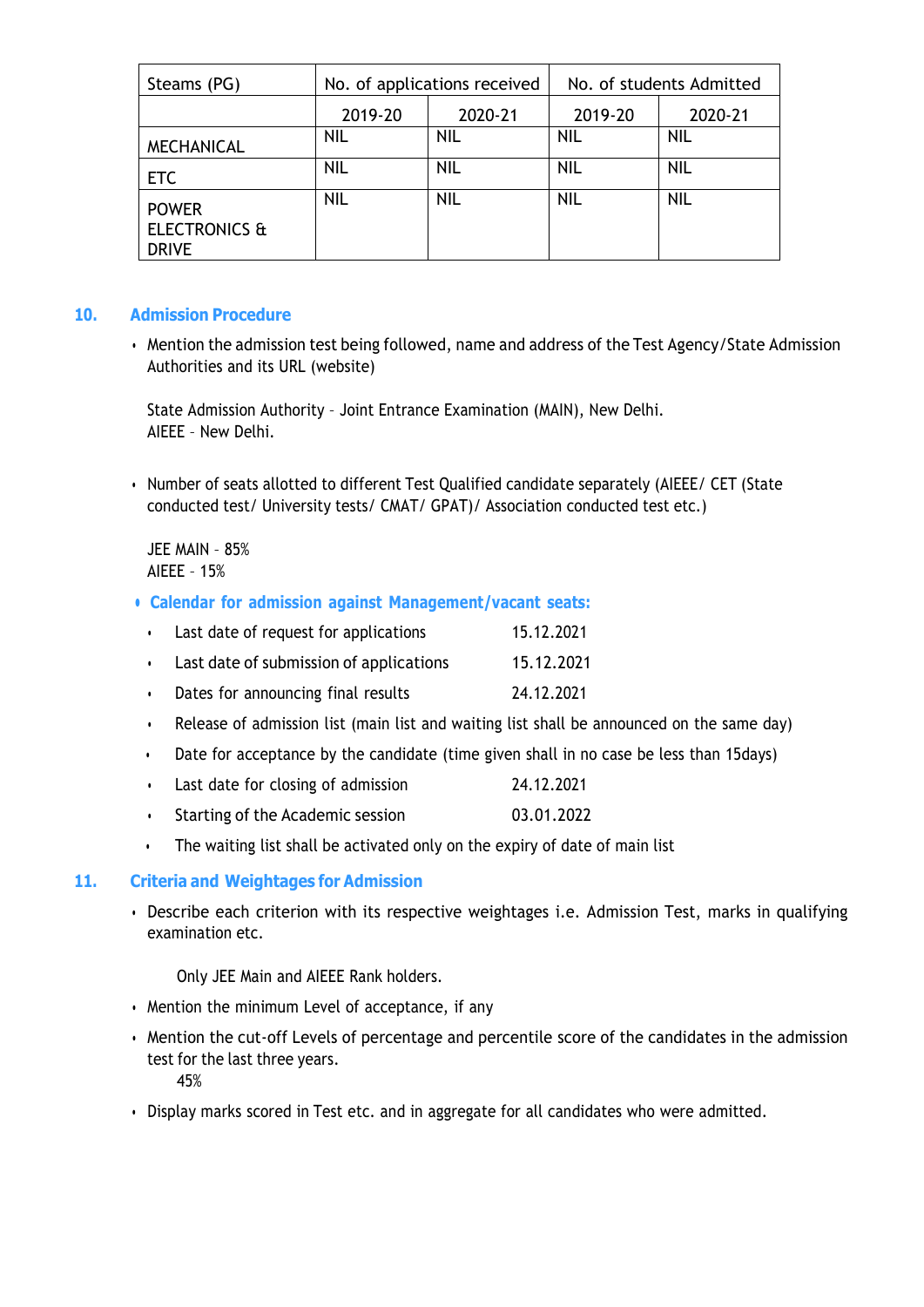#### **12. List of Applicants**

• List of candidate whose applications have been received along with percentile/percentages core for each of the qualifying examination in separate categories for open seats. List of candidate who have applied along with percentage and percentile score for Management quota seats (merit wise)

#### **13. Results of Admission Under Management seats/Vacant seats**

• Composition of selection team for admission under Management Quota with the brief profile of members (This information be made available in the public domain after the admission process is over)

Students with JEE (MAIN) & AIEEE rank holders are eligible for admission under Management Quota.

- Score of the individual candidate admitted arranged in order or merit
- List of candidate who have been offered admission
- Waiting list of the candidate in order of merit to be operative from the last date of joining of the first list candidate
- List of the candidate who joined within the date, vacancy position in each category before operation of waiting list

#### **14. Information of Infrastructure and Other Resources Available**

- Number of Class Rooms and size of each
	- 20 class rooms with 66 sqm each
- Number of Tutorial rooms and size of each
	- 15 Tutorials with 33 sqm
- Number of Laboratories and size of each
	- 15 laboratories with 79 sqm each.
- Number of Drawing Halls with capacity of each
	- 01 with 800 sqm
- Number of Computer Centres with capacity of each
	- 04 computer centres with 60 students each.
- Central Examination Facility, Number of rooms and capacity of each

15 Rooms with 66 students capacity.

- Online examination facility (Number of Nodes, Internet bandwidth, etc.)
- Barrier Free Built Environment for disabled and elderly persons
	- Available
- Occupancy Certificate
	- Available
- Fire and Safety Certificate
	- Available
- Hostel Facilities
	- Available

#### **• Library**

• Number of Library books/ Titles/ Journals available (Programme-wise)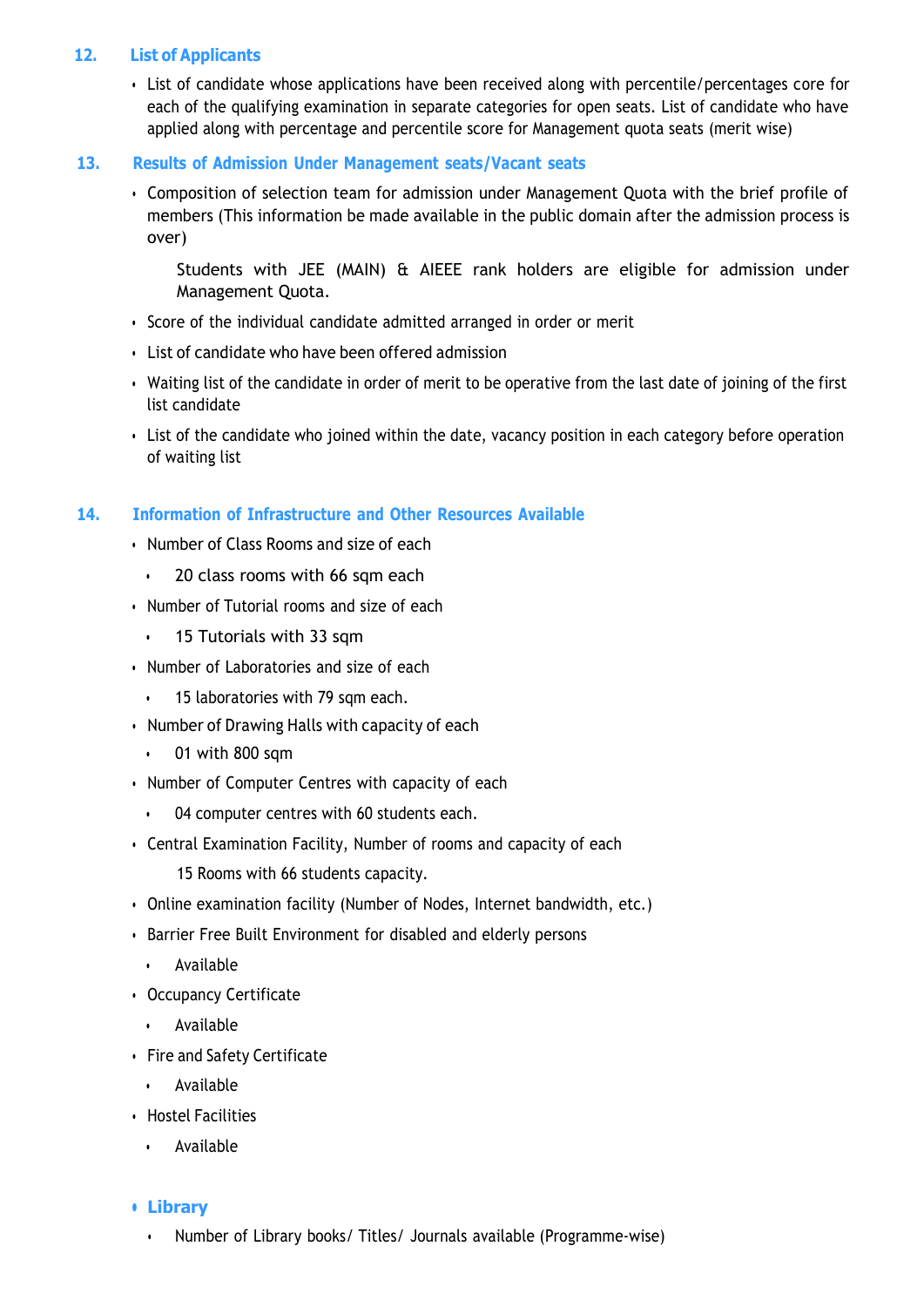No. of Volumes – 25906

No. of titles – 5111

No. of Journals - 62

• List of online National/ International Journals subscribed

J Gate & Welley Black Well Journals available.

- E- Library facilities Available.
- National Digital Library (NDL) subscription details: Available.

## **• Laboratory and Workshop**

• List of Major Equipment/Facilities in each Laboratory/Workshop

| <b>MECHANICAL LAB</b>                               |                                                                                                             |  |  |
|-----------------------------------------------------|-------------------------------------------------------------------------------------------------------------|--|--|
| <b>FLUID MECH. LAB</b>                              |                                                                                                             |  |  |
| SL.                                                 |                                                                                                             |  |  |
| NO.                                                 | <b>LAB EQUIPMENT</b>                                                                                        |  |  |
| 1                                                   | Impact of Jet on Vanes.                                                                                     |  |  |
| 2                                                   | Bernoulli's Theorem Apparatus                                                                               |  |  |
| 3                                                   | Complete setup for Flow measurement using Pilot tube                                                        |  |  |
| $\overline{\mathbf{4}}$                             | Pelton Turbine Hp Test Rig with 5 HP Pump                                                                   |  |  |
| 5                                                   | Centrifugal Pump. (DC Drive Variable Speed Test Rig)                                                        |  |  |
| 6                                                   | Reciprocating Pum (DC Drive Variable Speed Test Rig)                                                        |  |  |
|                                                     | <b>REFRIGERATION AND AIR CONDITIONING LAB</b>                                                               |  |  |
| SL.<br>NO.                                          | <b>LAB EQUIPMENT</b>                                                                                        |  |  |
| 1                                                   | Absorption System Refrigeration Vapour Test Rig                                                             |  |  |
| $\mathbf 2$                                         | Air conditioner (New Air Condition used) Working Model                                                      |  |  |
| 3                                                   | Air Conditioning Test Rig                                                                                   |  |  |
|                                                     | I. C. Engines & Gas Turbines Lab                                                                            |  |  |
| SL.                                                 |                                                                                                             |  |  |
| NO.                                                 | <b>LAB EQUIPMENT</b>                                                                                        |  |  |
| $\mathbf{1}$                                        | 2 STROKE PETROL ENGINE DEMONSTRATIONAL SECTIONED MODEL                                                      |  |  |
| 2                                                   | 4 STROKE PETROL ENGINE DEMONSTRATIONAL SECTIONED MODEL                                                      |  |  |
| 3                                                   | 2 STROKE 1 CYLINDER PETROL ENGINE (ACTUAL ENGINE CUT SECTION)                                               |  |  |
| 4                                                   | 4 STROKE 1 CYLINDER PETROL ENGINE (ACTUAL ENGINE CUT SECTION)                                               |  |  |
| 5                                                   | 4 STROKE 1 CYLINDER DIESEL ENGINE (ACTUAL ENGINE CUT SECTION)                                               |  |  |
| 6                                                   | TO FIND THE INDICATED HORSE POWER ON MULTI CYLINDER DIESEL ENGINE BY MORSE<br><b>TEST WITH DYNAAMOMETER</b> |  |  |
| 7                                                   | 4 STROKE 1 CYLINDER DIESEL ENGINE TEST RIG WITH ELECTRICAL DYNAMOMETER                                      |  |  |
| 8                                                   | 2 STROKE PETROL ENGINE TEST RIG WITH ROPE BRAKE / ELECTRICAL DYNAAMOMETER                                   |  |  |
| STRENGTH OF MATERIALS LABORATORY INSTRUMENTS        |                                                                                                             |  |  |
| 1                                                   | UNIVERSAL TESTING MACHINE 20 TON DIGITAL                                                                    |  |  |
| 2                                                   | IMPACT TESTING MACHINE WITH POSTIONING GAUGE PENDULAM DROP ANGLE 90<br>DEGREE EFFECTIVE WEIGHT              |  |  |
| 3                                                   | ROCKWELL HARDNESS TESTING MACHINE                                                                           |  |  |
|                                                     | <b>STEAM &amp; POWER GENERATION LABORATORY INSTRUMENYTS</b>                                                 |  |  |
| 1                                                   | LOW AND HIGH PRESSURE BOILER BMODEL                                                                         |  |  |
| $\overline{2}$                                      | (a) SINGLE STAGE AIR COMPRESSOR TEST RIG                                                                    |  |  |
|                                                     | (b)DOUBLE STAGE AIR COMPRESSOR TEST RIG                                                                     |  |  |
| <b>MEASURMENT AND CONTROL LABROTORY INSTRUMENTS</b> |                                                                                                             |  |  |
| $\mathbf{1}$                                        | STUDY OF A LVDT AND MEASURMENT OF LINEAR DISPLACEMENT                                                       |  |  |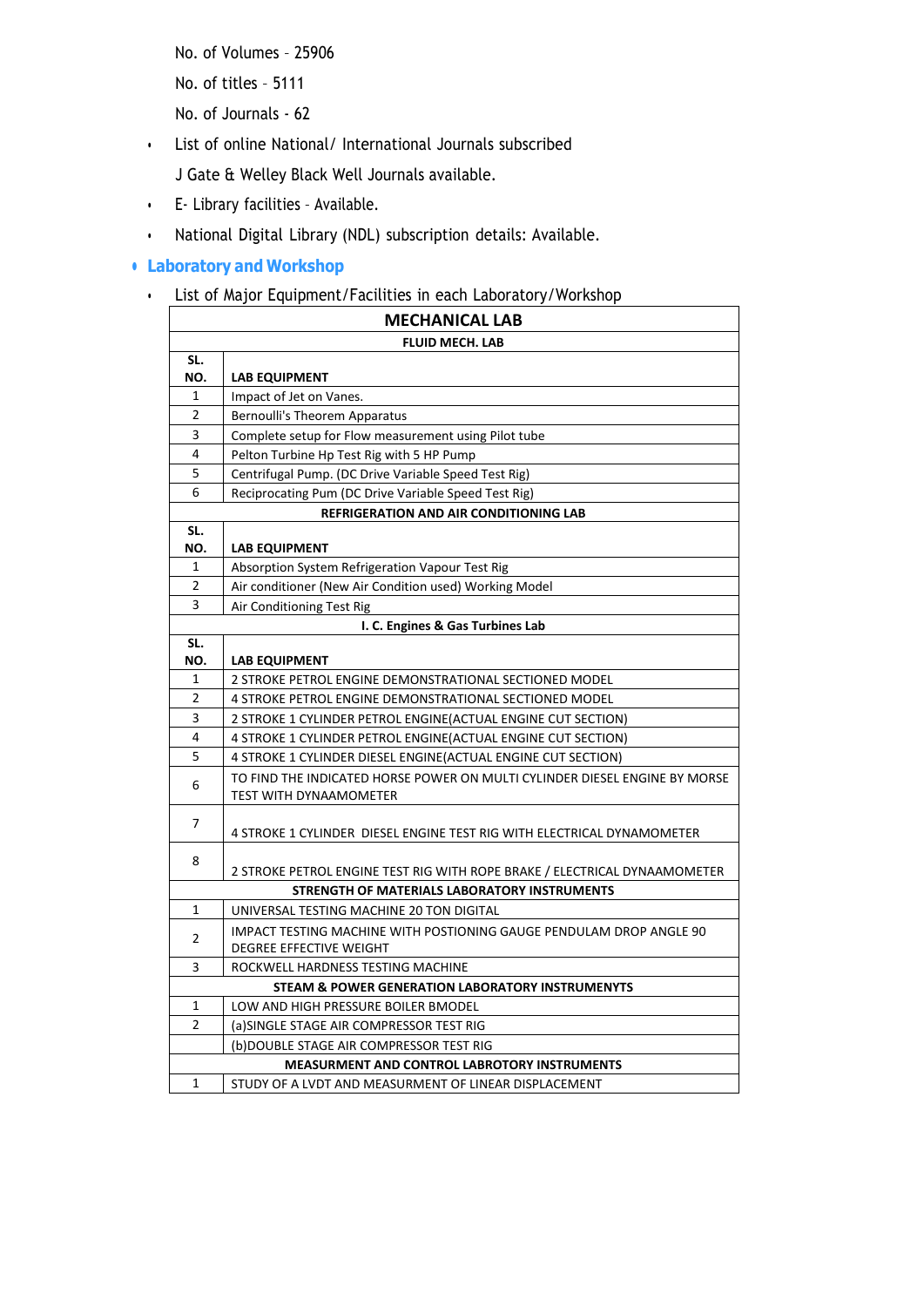| TO DEMONESTRATE THE SUPER THERMAL CONDUCTIVITYHEAT PIPE AND COMPARE ITS<br>$\mathbf{1}$<br>WORKING WITH THAT OF THE BEST CONDUCTOR i.e, COPPER PIPE . ALSO PLOT TEMPERATURE<br>VARIATION ALONG THE LENGTH WITH TIME OR THREE PIPES.<br>TO DETERMINE AVERAGE HEAT TRANSFER COFFICIENT FOR EXTERNALLY HEATED HORIZONTAL<br>2<br>PIPE UNDER FORCE COMVECTION & PLOT REYNOLDS AND NUSSELT NUMBERS ALONG THE<br>LENGTH OF PIPE.<br>3<br>TO DETERMINE THE THERMAL CONDUVTIVITY VOF A METTALIC ROD<br>TO DETERMINE THE THERMAL CONDUCTIVITY OF A SOLID BY THE GUARDED HOT P-LATE<br>4<br><b>METHOD</b><br>TO DETERMINE THE WATER SIDE OVERALL HEAT TRANSFER COEFFICIENT ON A CROSS FLOW<br>5<br><b>HEAT EXCHANGER.</b><br>6<br>TO MEASURE THE EMISSIVITY OF THE GRAY BODY(PLATE) AT DIFFERENT TEMPERATURE AND<br>PLOT THE VARIATION OF EMISSIVITY WITH SURFACE TEMPERATURE.<br>7<br>TO VERIFY THE STEFEN -BOLTZMANN CONSTANT FOR THERMAL RADIATION.<br>DYNAMICS OF MACHINES LABROTORY INSTRUMENTS<br>1<br>TO DETERMINE GYROSCOPICCOUPLE ON MOTORIZED GYROSCOPE.<br>2<br>CAM ANALYSIS APPRATUS.<br>3<br>JOURNAL BEARING APPRATUS.<br>4<br>WHIRILING OF SHAFT APPRATUS.<br>5<br>GOVRONOR APPRATUS WITH DIFFRENTIAL ATTACHMENTS.<br>6<br>TO PERFORM THE EXPERIMENT FOR STATING BALANCING ON STATING BALANCING MACHINE.<br>KINEMATICS OF MACHINE LABORATORY INSTRUMENTS<br>1<br><b>EPICYLIC GEARS</b><br>$\overline{2}$<br><b>FOUR BAR LINK MECHANISM</b><br>3<br>SINGLE STAGE SPUR GEAR WITH INTERMWDIATE GEAR<br>4<br>SINGLE STAGE SPUR GEAR/SIMPLE TRAIN OF GEARS<br>5<br><b>WORM GEAR</b><br><b>AUTOMOBILE ENGINEERING LAB</b><br>1<br>REAL AXLE (ACTUAL CUT SECTION MODEL)<br>$\overline{2}$<br>DIFFERENTIAL SYSTEM(ACTUAL CUT SECTION MODEL)<br>3<br>STEERING SYSTEM(ACTUAL CUT SECTION MODEL)<br>4<br>ELECTRICAL WIRING CIRCUIT OF AN AUTOMOBILE<br><b>WORKSHOP</b><br>1<br>SHAPER MACHINE<br>2<br>MILLING MACHINE<br>3<br>LATHE MACHINE<br>4<br><b>WELDING MACHINE</b><br><b>REFRIGERATION &amp; AIR CONDITIONING LAB</b><br>1<br>VAPOUR COMPRESSION REFRIGERATION UNIT COMPURISED<br>2<br>THERMO ELECTRIC REFRIGERATION TEST RIG<br>3<br>PERFORMANCE TEST ON AIR CONDITIONING TEST RIG<br>4<br>ICE PLANT TRAINER<br>5<br>VAPOUR ABSORTION TEST RIG | HEAT TRANSFER LABROTORY INSTRUMRNTS |
|--------------------------------------------------------------------------------------------------------------------------------------------------------------------------------------------------------------------------------------------------------------------------------------------------------------------------------------------------------------------------------------------------------------------------------------------------------------------------------------------------------------------------------------------------------------------------------------------------------------------------------------------------------------------------------------------------------------------------------------------------------------------------------------------------------------------------------------------------------------------------------------------------------------------------------------------------------------------------------------------------------------------------------------------------------------------------------------------------------------------------------------------------------------------------------------------------------------------------------------------------------------------------------------------------------------------------------------------------------------------------------------------------------------------------------------------------------------------------------------------------------------------------------------------------------------------------------------------------------------------------------------------------------------------------------------------------------------------------------------------------------------------------------------------------------------------------------------------------------------------------------------------------------------------------------------------------------------------------------------------------------------------------------------------------------------------------------------------------------------------------------------------------------------------------------------------------------------------------------------------------|-------------------------------------|
|                                                                                                                                                                                                                                                                                                                                                                                                                                                                                                                                                                                                                                                                                                                                                                                                                                                                                                                                                                                                                                                                                                                                                                                                                                                                                                                                                                                                                                                                                                                                                                                                                                                                                                                                                                                                                                                                                                                                                                                                                                                                                                                                                                                                                                                  |                                     |
|                                                                                                                                                                                                                                                                                                                                                                                                                                                                                                                                                                                                                                                                                                                                                                                                                                                                                                                                                                                                                                                                                                                                                                                                                                                                                                                                                                                                                                                                                                                                                                                                                                                                                                                                                                                                                                                                                                                                                                                                                                                                                                                                                                                                                                                  |                                     |
|                                                                                                                                                                                                                                                                                                                                                                                                                                                                                                                                                                                                                                                                                                                                                                                                                                                                                                                                                                                                                                                                                                                                                                                                                                                                                                                                                                                                                                                                                                                                                                                                                                                                                                                                                                                                                                                                                                                                                                                                                                                                                                                                                                                                                                                  |                                     |
|                                                                                                                                                                                                                                                                                                                                                                                                                                                                                                                                                                                                                                                                                                                                                                                                                                                                                                                                                                                                                                                                                                                                                                                                                                                                                                                                                                                                                                                                                                                                                                                                                                                                                                                                                                                                                                                                                                                                                                                                                                                                                                                                                                                                                                                  |                                     |
|                                                                                                                                                                                                                                                                                                                                                                                                                                                                                                                                                                                                                                                                                                                                                                                                                                                                                                                                                                                                                                                                                                                                                                                                                                                                                                                                                                                                                                                                                                                                                                                                                                                                                                                                                                                                                                                                                                                                                                                                                                                                                                                                                                                                                                                  |                                     |
|                                                                                                                                                                                                                                                                                                                                                                                                                                                                                                                                                                                                                                                                                                                                                                                                                                                                                                                                                                                                                                                                                                                                                                                                                                                                                                                                                                                                                                                                                                                                                                                                                                                                                                                                                                                                                                                                                                                                                                                                                                                                                                                                                                                                                                                  |                                     |
|                                                                                                                                                                                                                                                                                                                                                                                                                                                                                                                                                                                                                                                                                                                                                                                                                                                                                                                                                                                                                                                                                                                                                                                                                                                                                                                                                                                                                                                                                                                                                                                                                                                                                                                                                                                                                                                                                                                                                                                                                                                                                                                                                                                                                                                  |                                     |
|                                                                                                                                                                                                                                                                                                                                                                                                                                                                                                                                                                                                                                                                                                                                                                                                                                                                                                                                                                                                                                                                                                                                                                                                                                                                                                                                                                                                                                                                                                                                                                                                                                                                                                                                                                                                                                                                                                                                                                                                                                                                                                                                                                                                                                                  |                                     |
|                                                                                                                                                                                                                                                                                                                                                                                                                                                                                                                                                                                                                                                                                                                                                                                                                                                                                                                                                                                                                                                                                                                                                                                                                                                                                                                                                                                                                                                                                                                                                                                                                                                                                                                                                                                                                                                                                                                                                                                                                                                                                                                                                                                                                                                  |                                     |
|                                                                                                                                                                                                                                                                                                                                                                                                                                                                                                                                                                                                                                                                                                                                                                                                                                                                                                                                                                                                                                                                                                                                                                                                                                                                                                                                                                                                                                                                                                                                                                                                                                                                                                                                                                                                                                                                                                                                                                                                                                                                                                                                                                                                                                                  |                                     |
|                                                                                                                                                                                                                                                                                                                                                                                                                                                                                                                                                                                                                                                                                                                                                                                                                                                                                                                                                                                                                                                                                                                                                                                                                                                                                                                                                                                                                                                                                                                                                                                                                                                                                                                                                                                                                                                                                                                                                                                                                                                                                                                                                                                                                                                  |                                     |
|                                                                                                                                                                                                                                                                                                                                                                                                                                                                                                                                                                                                                                                                                                                                                                                                                                                                                                                                                                                                                                                                                                                                                                                                                                                                                                                                                                                                                                                                                                                                                                                                                                                                                                                                                                                                                                                                                                                                                                                                                                                                                                                                                                                                                                                  |                                     |
|                                                                                                                                                                                                                                                                                                                                                                                                                                                                                                                                                                                                                                                                                                                                                                                                                                                                                                                                                                                                                                                                                                                                                                                                                                                                                                                                                                                                                                                                                                                                                                                                                                                                                                                                                                                                                                                                                                                                                                                                                                                                                                                                                                                                                                                  |                                     |
|                                                                                                                                                                                                                                                                                                                                                                                                                                                                                                                                                                                                                                                                                                                                                                                                                                                                                                                                                                                                                                                                                                                                                                                                                                                                                                                                                                                                                                                                                                                                                                                                                                                                                                                                                                                                                                                                                                                                                                                                                                                                                                                                                                                                                                                  |                                     |
|                                                                                                                                                                                                                                                                                                                                                                                                                                                                                                                                                                                                                                                                                                                                                                                                                                                                                                                                                                                                                                                                                                                                                                                                                                                                                                                                                                                                                                                                                                                                                                                                                                                                                                                                                                                                                                                                                                                                                                                                                                                                                                                                                                                                                                                  |                                     |
|                                                                                                                                                                                                                                                                                                                                                                                                                                                                                                                                                                                                                                                                                                                                                                                                                                                                                                                                                                                                                                                                                                                                                                                                                                                                                                                                                                                                                                                                                                                                                                                                                                                                                                                                                                                                                                                                                                                                                                                                                                                                                                                                                                                                                                                  |                                     |
|                                                                                                                                                                                                                                                                                                                                                                                                                                                                                                                                                                                                                                                                                                                                                                                                                                                                                                                                                                                                                                                                                                                                                                                                                                                                                                                                                                                                                                                                                                                                                                                                                                                                                                                                                                                                                                                                                                                                                                                                                                                                                                                                                                                                                                                  |                                     |
|                                                                                                                                                                                                                                                                                                                                                                                                                                                                                                                                                                                                                                                                                                                                                                                                                                                                                                                                                                                                                                                                                                                                                                                                                                                                                                                                                                                                                                                                                                                                                                                                                                                                                                                                                                                                                                                                                                                                                                                                                                                                                                                                                                                                                                                  |                                     |
|                                                                                                                                                                                                                                                                                                                                                                                                                                                                                                                                                                                                                                                                                                                                                                                                                                                                                                                                                                                                                                                                                                                                                                                                                                                                                                                                                                                                                                                                                                                                                                                                                                                                                                                                                                                                                                                                                                                                                                                                                                                                                                                                                                                                                                                  |                                     |
|                                                                                                                                                                                                                                                                                                                                                                                                                                                                                                                                                                                                                                                                                                                                                                                                                                                                                                                                                                                                                                                                                                                                                                                                                                                                                                                                                                                                                                                                                                                                                                                                                                                                                                                                                                                                                                                                                                                                                                                                                                                                                                                                                                                                                                                  |                                     |
|                                                                                                                                                                                                                                                                                                                                                                                                                                                                                                                                                                                                                                                                                                                                                                                                                                                                                                                                                                                                                                                                                                                                                                                                                                                                                                                                                                                                                                                                                                                                                                                                                                                                                                                                                                                                                                                                                                                                                                                                                                                                                                                                                                                                                                                  |                                     |
|                                                                                                                                                                                                                                                                                                                                                                                                                                                                                                                                                                                                                                                                                                                                                                                                                                                                                                                                                                                                                                                                                                                                                                                                                                                                                                                                                                                                                                                                                                                                                                                                                                                                                                                                                                                                                                                                                                                                                                                                                                                                                                                                                                                                                                                  |                                     |
|                                                                                                                                                                                                                                                                                                                                                                                                                                                                                                                                                                                                                                                                                                                                                                                                                                                                                                                                                                                                                                                                                                                                                                                                                                                                                                                                                                                                                                                                                                                                                                                                                                                                                                                                                                                                                                                                                                                                                                                                                                                                                                                                                                                                                                                  |                                     |
|                                                                                                                                                                                                                                                                                                                                                                                                                                                                                                                                                                                                                                                                                                                                                                                                                                                                                                                                                                                                                                                                                                                                                                                                                                                                                                                                                                                                                                                                                                                                                                                                                                                                                                                                                                                                                                                                                                                                                                                                                                                                                                                                                                                                                                                  |                                     |
|                                                                                                                                                                                                                                                                                                                                                                                                                                                                                                                                                                                                                                                                                                                                                                                                                                                                                                                                                                                                                                                                                                                                                                                                                                                                                                                                                                                                                                                                                                                                                                                                                                                                                                                                                                                                                                                                                                                                                                                                                                                                                                                                                                                                                                                  |                                     |
|                                                                                                                                                                                                                                                                                                                                                                                                                                                                                                                                                                                                                                                                                                                                                                                                                                                                                                                                                                                                                                                                                                                                                                                                                                                                                                                                                                                                                                                                                                                                                                                                                                                                                                                                                                                                                                                                                                                                                                                                                                                                                                                                                                                                                                                  |                                     |
|                                                                                                                                                                                                                                                                                                                                                                                                                                                                                                                                                                                                                                                                                                                                                                                                                                                                                                                                                                                                                                                                                                                                                                                                                                                                                                                                                                                                                                                                                                                                                                                                                                                                                                                                                                                                                                                                                                                                                                                                                                                                                                                                                                                                                                                  |                                     |
|                                                                                                                                                                                                                                                                                                                                                                                                                                                                                                                                                                                                                                                                                                                                                                                                                                                                                                                                                                                                                                                                                                                                                                                                                                                                                                                                                                                                                                                                                                                                                                                                                                                                                                                                                                                                                                                                                                                                                                                                                                                                                                                                                                                                                                                  |                                     |
|                                                                                                                                                                                                                                                                                                                                                                                                                                                                                                                                                                                                                                                                                                                                                                                                                                                                                                                                                                                                                                                                                                                                                                                                                                                                                                                                                                                                                                                                                                                                                                                                                                                                                                                                                                                                                                                                                                                                                                                                                                                                                                                                                                                                                                                  |                                     |
|                                                                                                                                                                                                                                                                                                                                                                                                                                                                                                                                                                                                                                                                                                                                                                                                                                                                                                                                                                                                                                                                                                                                                                                                                                                                                                                                                                                                                                                                                                                                                                                                                                                                                                                                                                                                                                                                                                                                                                                                                                                                                                                                                                                                                                                  |                                     |
|                                                                                                                                                                                                                                                                                                                                                                                                                                                                                                                                                                                                                                                                                                                                                                                                                                                                                                                                                                                                                                                                                                                                                                                                                                                                                                                                                                                                                                                                                                                                                                                                                                                                                                                                                                                                                                                                                                                                                                                                                                                                                                                                                                                                                                                  |                                     |
|                                                                                                                                                                                                                                                                                                                                                                                                                                                                                                                                                                                                                                                                                                                                                                                                                                                                                                                                                                                                                                                                                                                                                                                                                                                                                                                                                                                                                                                                                                                                                                                                                                                                                                                                                                                                                                                                                                                                                                                                                                                                                                                                                                                                                                                  |                                     |
|                                                                                                                                                                                                                                                                                                                                                                                                                                                                                                                                                                                                                                                                                                                                                                                                                                                                                                                                                                                                                                                                                                                                                                                                                                                                                                                                                                                                                                                                                                                                                                                                                                                                                                                                                                                                                                                                                                                                                                                                                                                                                                                                                                                                                                                  |                                     |
|                                                                                                                                                                                                                                                                                                                                                                                                                                                                                                                                                                                                                                                                                                                                                                                                                                                                                                                                                                                                                                                                                                                                                                                                                                                                                                                                                                                                                                                                                                                                                                                                                                                                                                                                                                                                                                                                                                                                                                                                                                                                                                                                                                                                                                                  |                                     |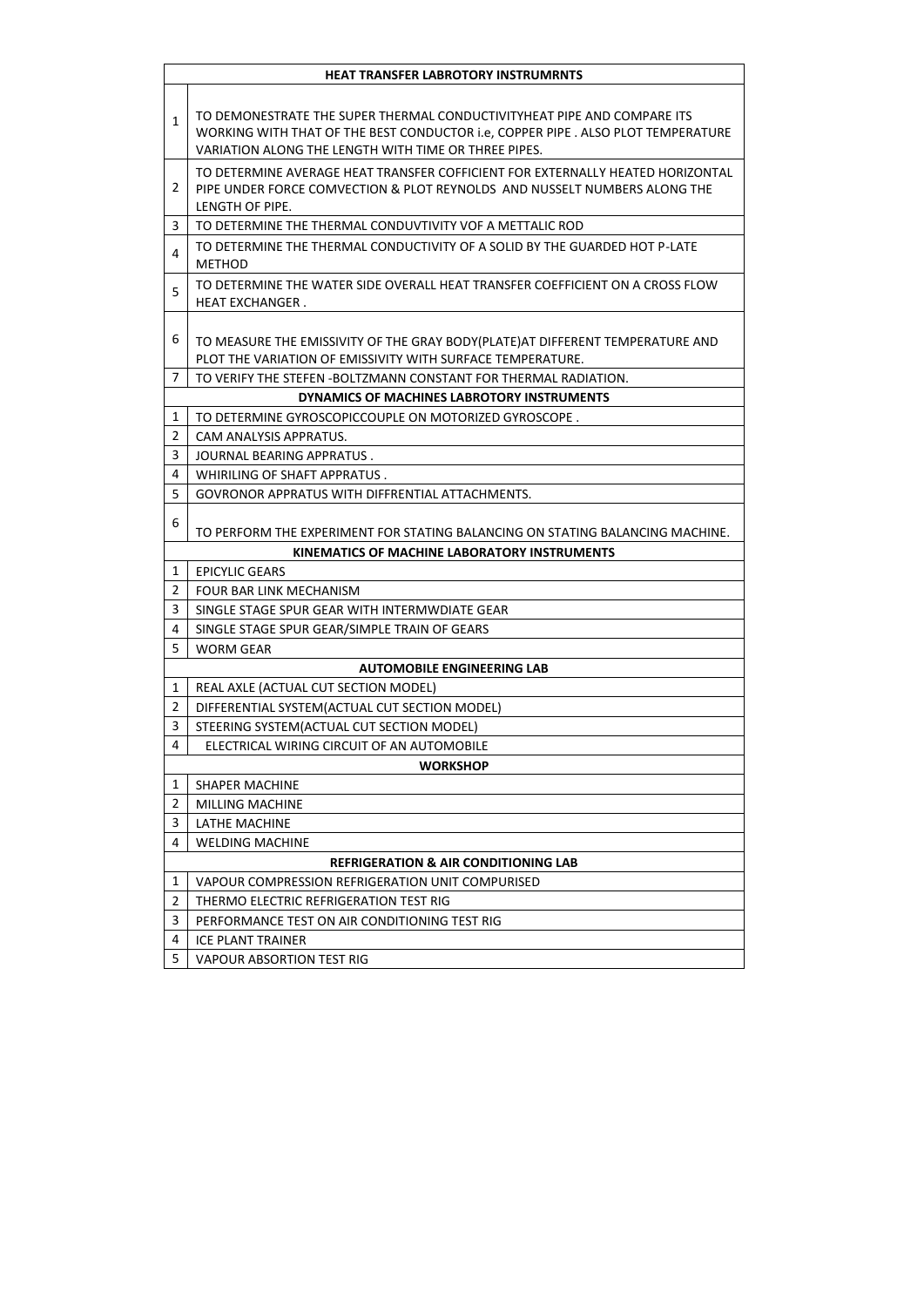|                | <b>BASIC ELECTRICAL LAB</b>                              |
|----------------|----------------------------------------------------------|
| SL.NO          | <b>NAME OF THE INSTRUMENT</b>                            |
| 1              | DC MACHINE LAB-1                                         |
| 2              | DC MACHINE LAB-2                                         |
| 3              | SINGLE PHASE INDUCTION MOTOR                             |
| 4              | SINGLE PHASE TRANSFORMER LAB                             |
| 5              | Three phase induction motor                              |
| 6              | DC Supply                                                |
|                | <b>NETWORK DEVICE LAB</b>                                |
| SL.NO          | <b>NAME OF THE INSTRUMENT</b>                            |
| 1              | NETWORK THEORM TRAINER -I                                |
| $\overline{2}$ | NETWORK THEORM TRAINER -II                               |
| 3              | <b>ACTIVE FILTER TRAINER</b>                             |
| 4              | <b>TWO PORT NETWORK</b>                                  |
| 5              | RLC SERIES AND RESONANT CIRCUIT                          |
| 6              | SPECTRUM ANALYSER                                        |
|                | ELECTRICAL & ELECTRONICS MEASUREMENT LAB                 |
| SL.NO          | NAME OF THE INSTRUMENT                                   |
| 1              | <b>CALIBERATION UNIT</b>                                 |
| $\overline{2}$ | POVYER MEASUREMENT OF TWO WATT METER                     |
| 3              | <b>KELVINS BRIDGE</b>                                    |
| 4              | <b>MAXWELLS CAPACITANCE BRIDGE</b>                       |
| 5              | <b>MAXWELLS INDUCTANCE BRIDGE</b>                        |
| 6              | AC/DC LOAD                                               |
| 7              | <b>ENERGY METER TRAINER</b>                              |
| 8              | LCR Q-METER                                              |
| 9              | <b>HYSTERISIS LOOP TRAINER</b>                           |
| 10             | <b>BALASTIC GALVANO METER</b>                            |
| 11             | SPECTRUM ANALYSER                                        |
| 12             | DC POTENTIOMETER                                         |
| 13             | CALIBERATION OF VOLTMETER & AMMETER BY DC POTENTIOMETTER |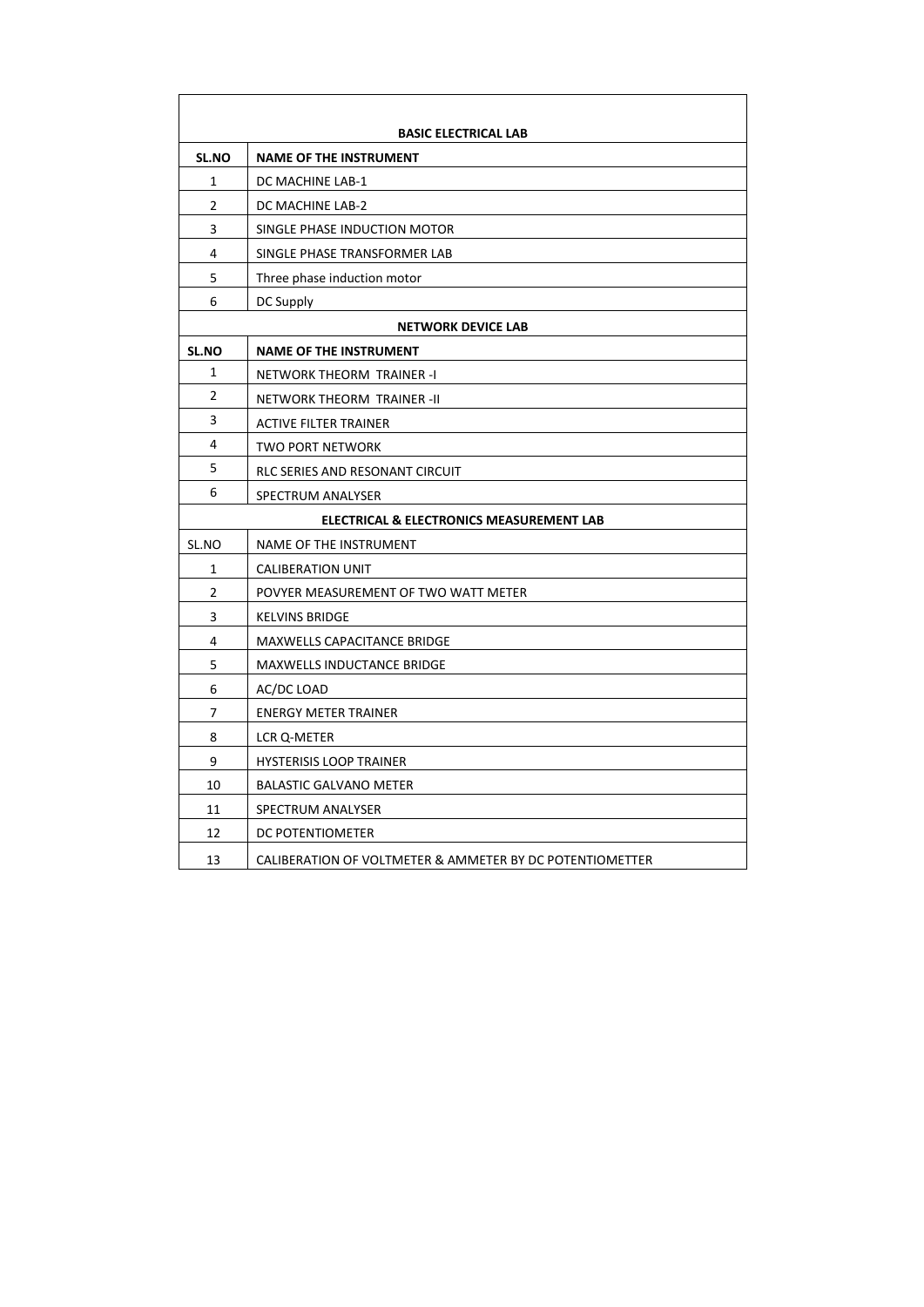|                | <b>ACCESSORIES</b>              |  |  |
|----------------|---------------------------------|--|--|
| SL.NO          | <b>NAME OF THE INSTRUMENT</b>   |  |  |
| 1              | RHEOSTAT                        |  |  |
| $\overline{2}$ | <b>ENERGY METER</b>             |  |  |
| 3              | <b>VOLTMETER</b>                |  |  |
| 4              | AMMETER                         |  |  |
| 5              | <b>VARIAC</b>                   |  |  |
| 6              | <b>WATTMETER</b>                |  |  |
| 7              | <b>OSCILLOSCOPE</b>             |  |  |
| 8              | ANALOG-DIGITAL LAB POWER SUPPLY |  |  |
| 9              | DC POWER SUPPLY                 |  |  |
| 10             | ANALOG-DIGITAL LAB              |  |  |
| 11             | AMMETER(0-10)A                  |  |  |
| 12             | METAL CLADDING                  |  |  |
| 13             | BATTERIES(9V)                   |  |  |
| 14             | <b>MULTIMETER</b>               |  |  |
| 15             | SOLDERING IRON                  |  |  |
| 16             | DC MOTOR                        |  |  |
| 17             | <b>ISOLATION TRANSFORMER</b>    |  |  |
| 18             | <b>LOADING INDUCTOR</b>         |  |  |
| 19             | <b>3-PHASE TRANSFORMER</b>      |  |  |
| 20             | RHEASTAT                        |  |  |
| 21             | <b>CRO PROBES</b>               |  |  |
| 22             | <b>TACHOMEKAR</b>               |  |  |
| 23             | SINGLE PHASE INDUCTION MOTER    |  |  |
| 24             | <b>MEGGER</b>                   |  |  |
| 25             | <b>CUTTING PLIER</b>            |  |  |
| 26             | PLIER                           |  |  |
| 27             | <b>CAPACITOR</b>                |  |  |

| ELECTRICAL MACHINE & ECD LAB |                                                    |  |
|------------------------------|----------------------------------------------------|--|
| <b>SL.NO</b>                 | <b>NAME OF THE INSTRUMENT</b>                      |  |
| 1                            | SINGLE PHASE INDUCTION MOTOR                       |  |
| $\mathcal{P}$                | DC MACHINE LAB-II                                  |  |
| 3                            | <b>SCOTT CONNECTION TRAINER</b>                    |  |
| 4                            | SUMPNER'S TEST OF SINGLE PHASE TRANSFORMER         |  |
| 5                            | PARALLEL OPERATON OF TWO MSINGLE PHASE TRANSFORMER |  |
| 6                            | THREE PHASE INDUCTION MOTER TRAINER                |  |
| 7                            | SINGLE PHASE TRANSFORMER                           |  |
| 8                            | THREE PHASE TO SIX PHASE CONVERSION TRAINER        |  |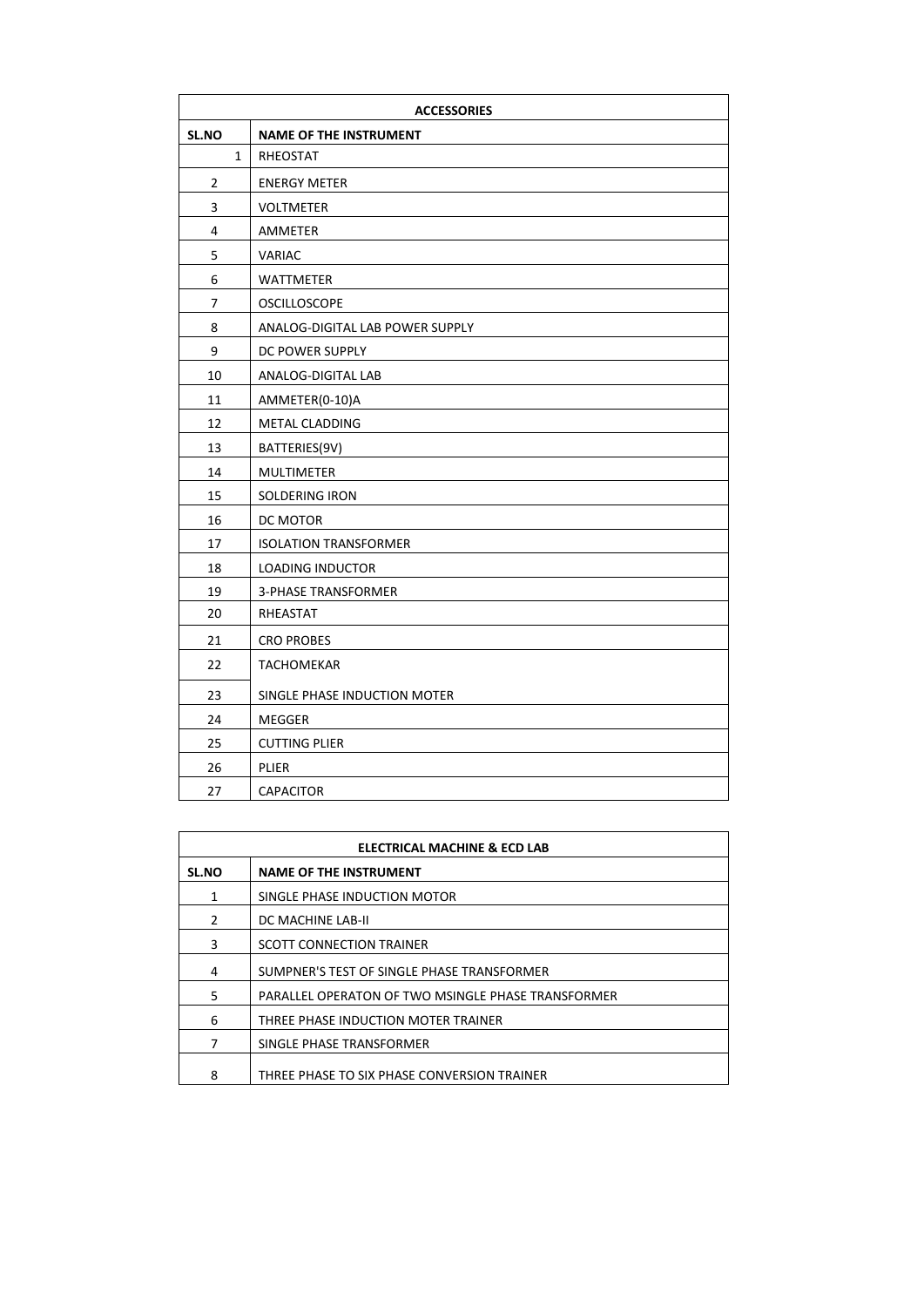| <b>CONTROL &amp; INSTRUMENT LAB</b> |                                                                  |  |
|-------------------------------------|------------------------------------------------------------------|--|
| <b>SL.NO</b>                        | <b>NAME OF THE INSTRUMENT</b>                                    |  |
| 1                                   | <b>CONTROL SYSTEM LAB</b>                                        |  |
| 2                                   | AC SERVOMOTOR SPEED TORDUE STUDY UNIT                            |  |
| 3                                   | LAG & LEAD TRAINER                                               |  |
| 4                                   | PID CONTROLER TRAINER                                            |  |
| 5                                   | RELAY CONTROL TRAINER                                            |  |
|                                     |                                                                  |  |
| 6                                   | STUDY & VALIDATE CONTROLERS FOR A TEMP CONTROL SYSTEM USING PID  |  |
| 7                                   | <b>SCHEARING BRIDGE</b>                                          |  |
| 8                                   | KELVINS DOUBLE BRIDGE                                            |  |
| 9                                   | TEMP TRANSDUCER TRAINER                                          |  |
| 10                                  | STRAIN GAUGE TRAINER                                             |  |
| 11                                  | LVDT TRAINER                                                     |  |
| 12                                  | <b>MAXWEL BRIDGE TRAINER</b>                                     |  |
| 13                                  | <b>OVEN</b>                                                      |  |
| 14                                  | POSITION CONTROL SYSTEM using SYNCHRONOS                         |  |
| 15                                  | <b>MINI PROCESS CONTROL</b>                                      |  |
|                                     | <b>POWER ELECTRONICS LAB</b>                                     |  |
| <b>SL.NO</b>                        | <b>NAME OF THE INSTRUMENT</b>                                    |  |
| 1                                   | SCR, TRIAC MOSFET CHARACTERSTRIC STUDY UNIT                      |  |
| 2                                   | UJT CHARACTERSTICS STUDY UNIT                                    |  |
| 3                                   | SCR TURN-ON CIRCUIT USING UJT TRIGGERING                         |  |
| 4                                   | CO-SINE TRIGGERING METHOD FOR SCR                                |  |
| 5                                   | SINGLE PHASE CONVERTER FIRING UNIT MICROCONTROLER BASED          |  |
| 6                                   | SINGLE PHASE FULLY CONTROLLED BRIDGE CONVERTER POWER UNIT        |  |
| 7                                   | RESONANT SERIES INVERTER                                         |  |
|                                     | RAMP COMPARETOR SCHEME OF REGULATING AC POWER USING TRIAC & OPTO |  |
| 8                                   | <b>INSULATOR</b>                                                 |  |
|                                     | STUDY OF FORWARD CONVERTOR (BUCK) & FLY BACK CONVERTOR (BOAST)   |  |
| 9                                   | OPERATION.                                                       |  |
| 10                                  | SINGLE PHASE IGBI BASED PWM INVERTOR                             |  |
| 11                                  | THREE PHASE HALFWAVE & FULLVAVE CONTROLED CONVERTOR FIRING UNIT  |  |
| 12                                  | SINGLE PHASE AC VOLTASE CONTROLER                                |  |
|                                     |                                                                  |  |
| 13                                  | THREE PHASE HALFWAVE & FULLVAVE CONTROLED CONVERTOR POWER UNIT   |  |
| 14                                  | IGBT BASED THREE PHASE VSI WITH PWM                              |  |
|                                     |                                                                  |  |
| 15                                  | SINGLE PHASE HALF CONTROLED BRIDGE CONVERTOR POWER UNIT          |  |
| 16                                  | FUNCTION PULSE DC MOTOR GENERATOR                                |  |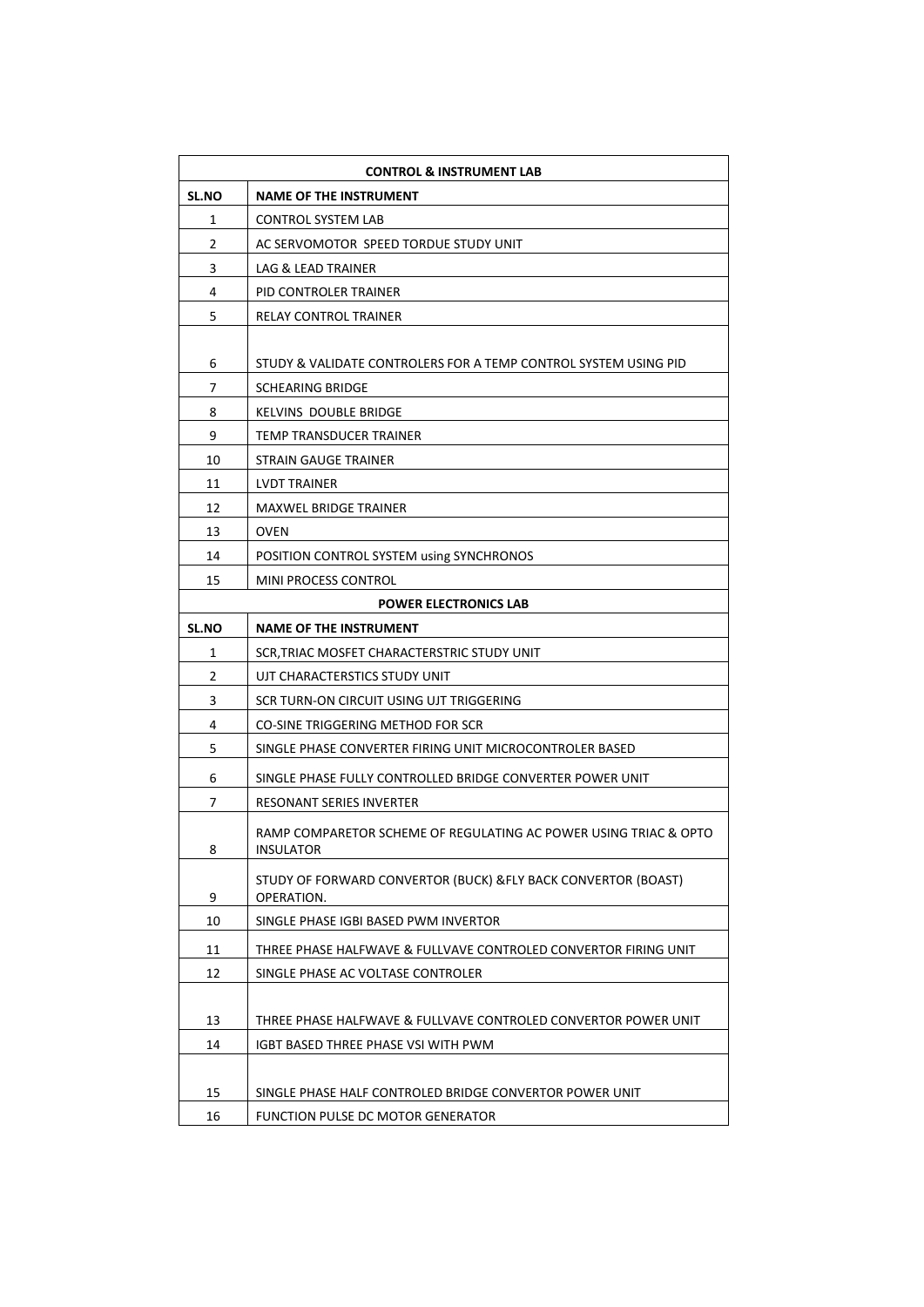| <b>ACCESSORIES</b> |                               |  |  |
|--------------------|-------------------------------|--|--|
| SL.NO              | <b>NAME OF THE INSTRUMENT</b> |  |  |
| 1                  | DC MOTOR                      |  |  |
| $\overline{2}$     | <b>INSULATION TRANSFORMER</b> |  |  |
| 3                  | <b>LOADING INDUCTOR</b>       |  |  |
| 4                  | <b>3-PHASE TRANSFORMER</b>    |  |  |
| 5                  | RHESTAT                       |  |  |
| 6                  | <b>CRO PROBES</b>             |  |  |
| 7                  | <b>TACHOMETER</b>             |  |  |
| 8                  | SINGLE PHASE INDUCTION MOTOR  |  |  |
| 9                  | MEGGER                        |  |  |
| 10                 | <b>CUTTING PLIER</b>          |  |  |
| 11                 | <b>PLIER</b>                  |  |  |
| 12                 | CAPACITOR (80-100 MF)         |  |  |

| <b>COMPUTER LAB DETAILS</b> |                              |                                 |          |  |
|-----------------------------|------------------------------|---------------------------------|----------|--|
| SI.<br>No.                  | Name of the Computer         | Configuration                   | Quantity |  |
| $\mathbf{1}$                | <b>WIPRO COMPUTERS</b>       | DUAL CORE 1.8GHz with 500MB RAM | 30       |  |
| $\mathcal{P}$               | <b>WIPRO COMPUTERS</b>       | DUAL CORE 2.4GHz with 1GB RAM   | 60       |  |
| 3                           | <b>WIPRO COMPUTERS</b>       | MULTI USER (Internet Lab)       | 5        |  |
| 4                           | <b>WIPRO SERVERS</b>         |                                 | 2        |  |
| 5                           | <b>NETWORK SWITCH</b>        | 24 PORT                         | 5        |  |
| 6                           | <b>HP DESKJET ALL-IN-ONE</b> |                                 | 1        |  |
| 7                           | <b>HP LASERJET PRINTER</b>   |                                 | 3        |  |

List of Experimental Setup in each Laboratory/Workshop

## **15. Computing Facilities**

- Internet Bandwidth 32 Mbph
- Number and configuration of System 156 nos.
- Total number of system connected by LAN 150 nos
- Total number of system connected by WAN
- Major software packages available Windows 98
- Special purpose facilities available (Conduct of online Meetings/Webinars/Workshops, etc.)
- Facilities for conduct of classes/courses in online mode (Theory & Practical) YES
- Innovation Cell
- Social Media Cell YES
- Compliance of the National Academic Depository (NAD), applicable to PGCM/ PGDM Institutions and University Departments.